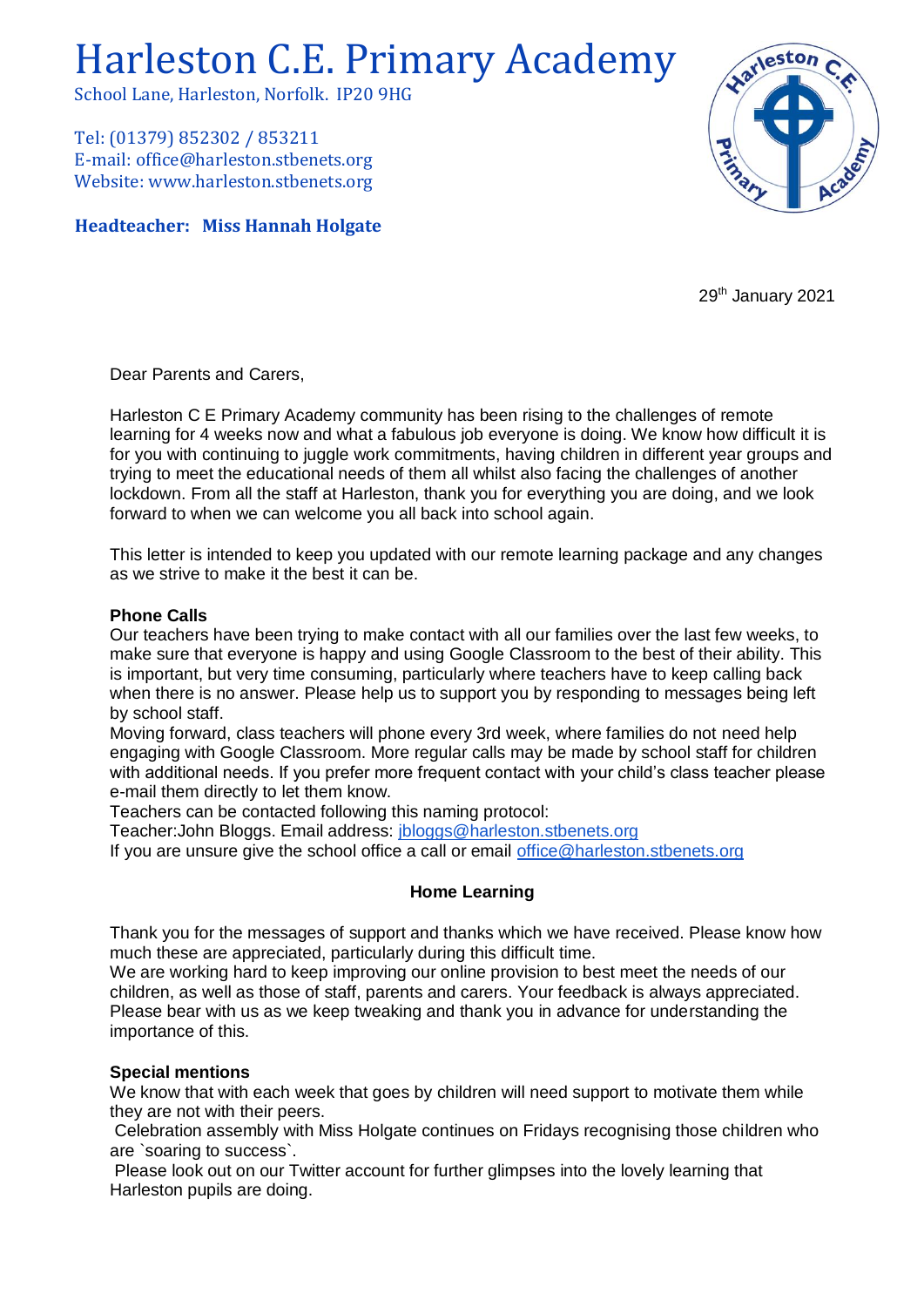School staff are also sharing children's work on class streams and within lessons to let them know how impressed we are with all their hard work.

We appreciate that there may be many other things to celebrate within your homes which may not necessarily be something on paper or a screen. We would like to hear about children who are succeeding in the Harleston School vision of being `responsible`, `respectful` or `resilient` during the school closure. Miss Moss will give these children a special mention in her newsletter. Please email [cmoss@harleston.stbenets.org](mailto:cmoss@harleston.stbenets.org) with photos or special mentions you would like to share.

#### **Below are some key headlines from our remote learning procedures which we would like to draw your attention to:**

- Google classroom streams are used to communicate generally with the class, so please check these daily.
- Remote learning is offered between 9:00 am and 3.00pm Monday to Friday.
- Work will be posted at 8:00am daily in KS1 and KS2. Work posted both weekly and daily in EYFS.
- Daily work adheres to the sequence of curriculum planning normally followed in class. Therefore, lessons will lead from one to the next, so it is very important that children are accessing Google classroom regularly.
- Live Google meet support sessions may take place with teachers or teaching assistants for those needing extra support. Notification of these sessions will be posted on the class streams or through email invitation.
- Submitted work will be acknowledged as far as possible between 9am and 3pm. This may be through private comments or displaying the work on the class stream.
- At least one piece of English or maths each day will receive feedback via a private message. Further feedback will be given to the whole class within lesson material or on the class stream.